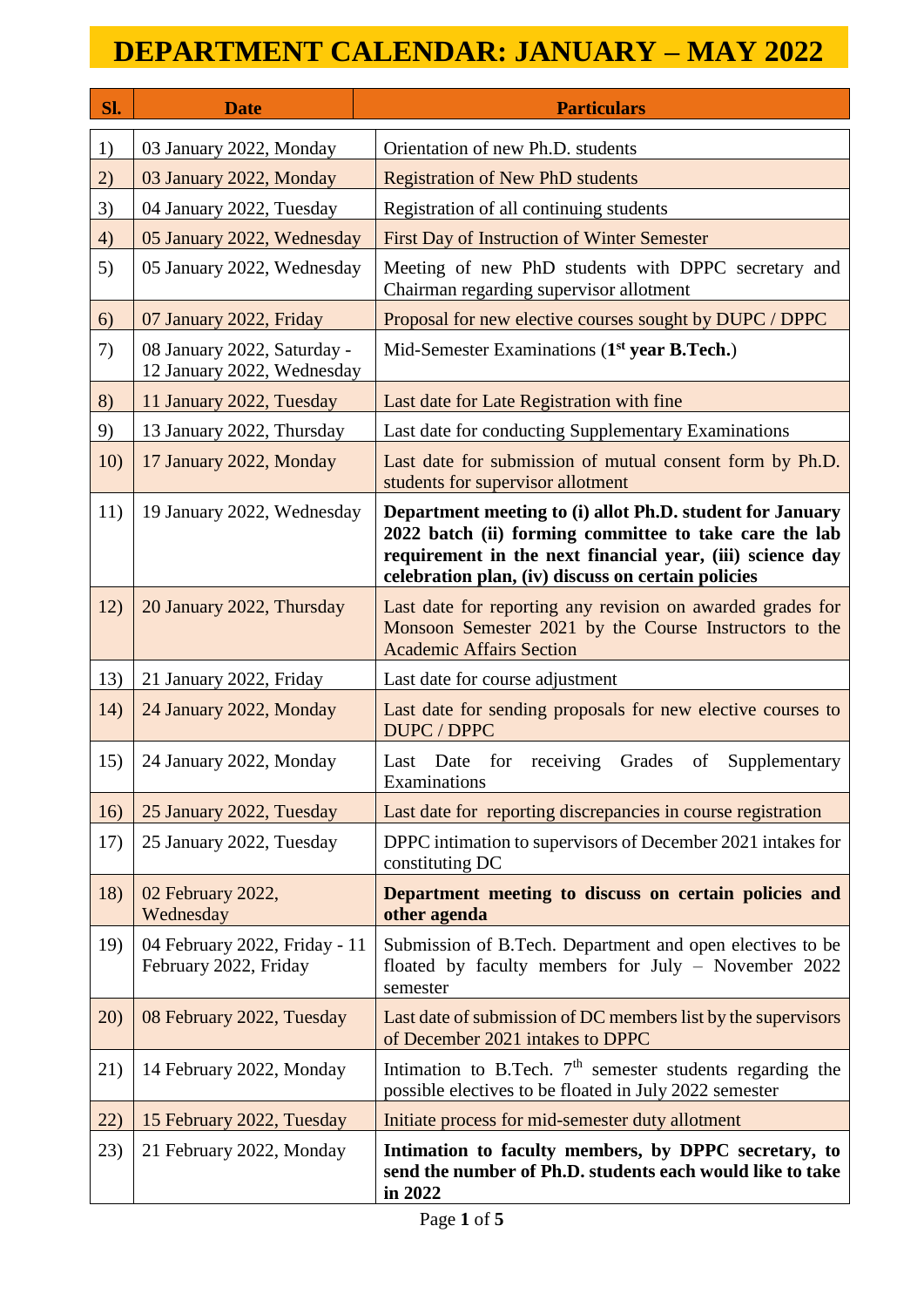| Sl.  | <b>Date</b>                                         | <b>Particulars</b>                                                                                                                                         |
|------|-----------------------------------------------------|------------------------------------------------------------------------------------------------------------------------------------------------------------|
| (24) | 22 February 2022, Tuesday                           | <b>Selection of PhD students under special drive (subjected)</b><br>to approval)                                                                           |
| 25)  | 22 February 2022, Tuesday                           | Circulation of Mid-semester examination duty allotment                                                                                                     |
| 26)  | 23 February 2022,<br>Wednesday                      | Last date for students sending choices of B. Tech. electives to<br><b>DUPC</b>                                                                             |
| 27)  | 28 February 2022, Monday -<br>06 March 2022, Sunday | <b>Mid-semester examination</b>                                                                                                                            |
| 28)  | 28 February 2022, Monday                            | Last date for sending the number of Ph.D. students each<br>faculty member would like to take in 2022, to DPPC<br>secretary                                 |
| 29)  | 28 February 2022, Monday                            | <b>Science Day celebration</b>                                                                                                                             |
| 30)  | 28 February 2022, Monday                            | Intimation to faculty members to prepare proposals under<br>Heads equipment and contingency for 2022-23                                                    |
| 31)  | 02 March 2022, Wednesday                            | Department meeting to (i) finalize B.Tech. electives to be<br>running in July-November 2022 semester (ii) finalize<br>budgets of teaching labs for 2022-23 |
| 32)  | 04 March 2022, Friday -                             | End-Semester Examinations (1 <sup>st</sup> year B.Tech.)                                                                                                   |
|      | 08 March 2022, Tuesday                              |                                                                                                                                                            |
| 33)  | 04 March 2022, Friday $-11$<br>March 2022, Friday   | Intimation to faculty members for submitting their<br>choices for core courses, Lab and tutorials for July2022<br>semester                                 |
| 34)  | 07 March 2022, Monday                               | Meeting of HOD, DUPC secretary and faculty advisors with<br>EP batches 2018 and 2019                                                                       |
| 35)  | 08 March 2022, Tuesday                              | Meeting of HOD, DUPC secretary and faculty advisors with<br>EP 2020 and 2021 batches                                                                       |
| 36)  | 09 March 2022, Wednesday                            | Meeting of HOD, DPPC secretary and faculty advisors with<br>MSc 2020 and 2021 batches                                                                      |
| 37)  | 14 March 2022, Monday                               | Last date of submission of grades to the Academic Affairs<br>Section $(1st$ year B.Tech.)                                                                  |
| 38)  | 16 March 2022, Wednesday                            | Department meeting for core course, lab and tutorial<br>allocation for July - November 2022 semester                                                       |
| 39)  | 18 March 2022, Friday                               | Announcement of committees for Ph.D. selection, July 2022                                                                                                  |
| 40)  | 21 March 2022, Monday                               | Last date for returning evaluated answer scripts of mid-<br>semester exams to students                                                                     |
| 41)  | 21 March 2022, Monday                               | Last Date for submission of lists of all courses (by<br>Departments/centres) to be offered in Monsoon Semester<br>2022                                     |
| 42)  | 21 March 2022, Monday                               | First day of Instruction for the second semester (1st year<br><b>B.Tech.</b> )                                                                             |
| 43)  | 23 March 2022, Wednesday                            | Last date for submission of budget proposals under Heads<br>'Equipment' and 'contingency' by faculty members for 2022-<br>23                               |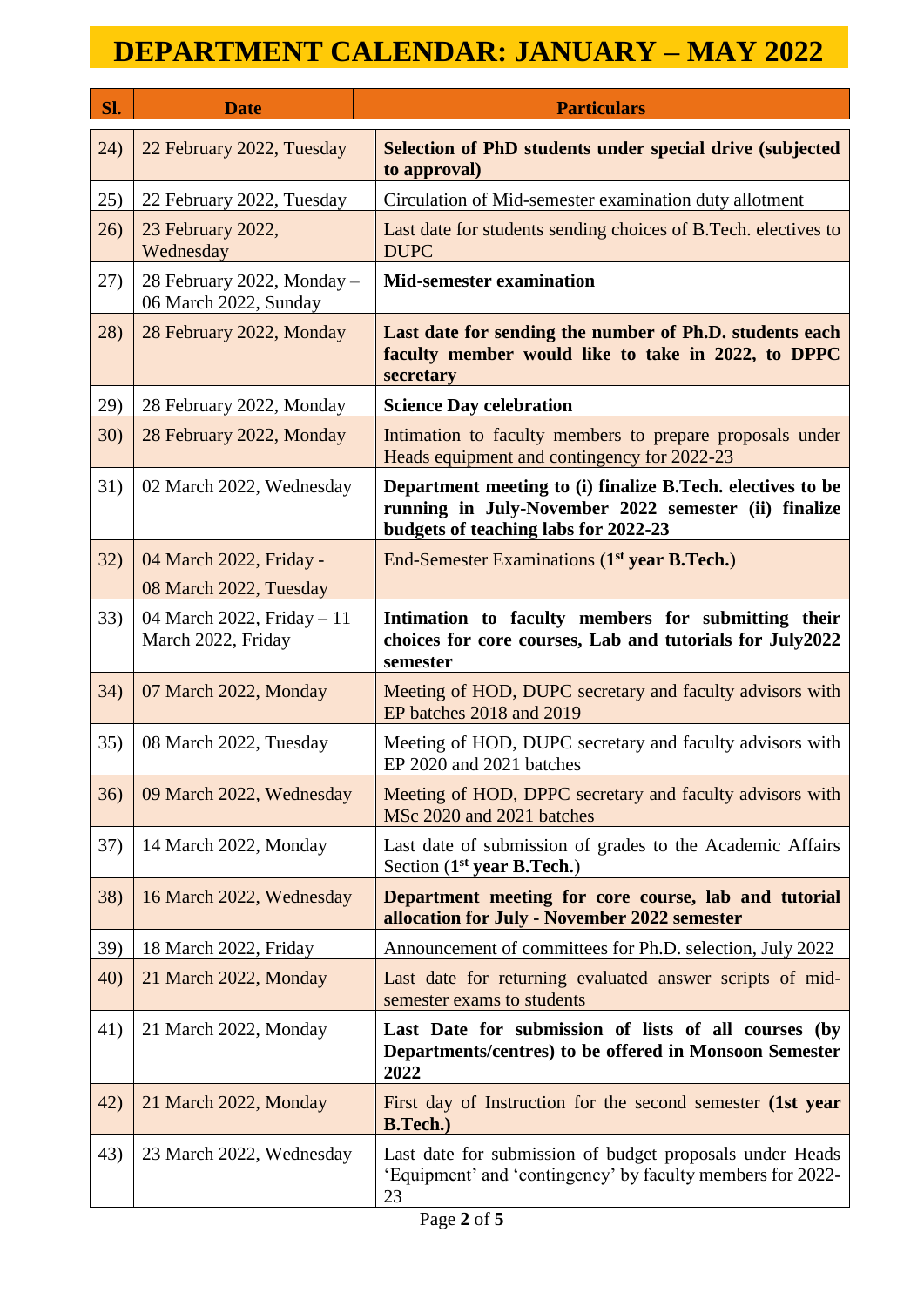| Sl. | <b>Date</b>                                         | <b>Particulars</b>                                                                                                                                                           |
|-----|-----------------------------------------------------|------------------------------------------------------------------------------------------------------------------------------------------------------------------------------|
| 44) | 25 March 2022, Friday                               | <b>Last Date for Dropping Courses</b>                                                                                                                                        |
| 45) | 22 March 2022, Tuesday - 28<br>March 2022, Monday   | Students registration for supplementary examinations (1st<br>year B.Tech.)                                                                                                   |
| 46) | 25 March 2022, Friday                               | <b>Last Date for Dropping Courses</b>                                                                                                                                        |
| 47) | 28 March 2022, Monday                               | Last date for reporting any revision on awarded grades for the<br>first semester by the Course Instructors to the Academic<br>Affairs Section (1 <sup>st</sup> year B.Tech.) |
| 48) | 01 April 2022, Friday - 20<br>April 2022, Wednesday | Last date for submission of the list of Summer Courses to be<br>offered by the Departments/Centres to Academic Affairs<br>Section                                            |
| 49) | 01 April 2022, Friday                               | Initiation of B.Tech./ M.Sc. project allocation process                                                                                                                      |
| 50) | 06 April 2022, Wednesday                            | Last date for conducting supplementary examinations (1st<br>year B.Tech.)                                                                                                    |
| 51) | 13 April 2022, Wednesday                            | Announcement of the committees for evaluation of BTP and<br>MSc projects (same as July Nov 2021)                                                                             |
| 52) | 13 April 2022, Wednesday                            | <b>Department meeting</b>                                                                                                                                                    |
| 53) | 18 April 2022, Monday                               | Deadline for submission of B.Tech. / M.Sc. project supervisor<br>consent form                                                                                                |
| 54) | 18 April 2022, Monday - 25<br>April 2022, Monday    | Online Feedback for all B.Tech., MSc, Ph.D. courses                                                                                                                          |
| 55) | 20 April 2022, Wednesday                            | Intimation of B.Tech./M.Sc. projects 2022-23 allocation to<br>B.Tech. / M.Sc. students                                                                                       |
| 56) | 25 April 2022, Monday                               | Circulation of end-semester examination duty roaster (same<br>as Mid Sem)                                                                                                    |
| 57) | 25 April 2022, Monday                               | Last date for submission of BTP and MSc reports to the<br>department                                                                                                         |
| 58) | 30 April 2022, Saturday                             | <b>BTP</b> and MSc evaluations                                                                                                                                               |
| 59) | 04 May 2022, Wednesday                              | <b>Department meeting</b>                                                                                                                                                    |
| 60) | 04 May 2022, Wednesday -<br>10 May 2022, Tuesday    | <b>End semester examinations</b>                                                                                                                                             |
| 61) | 05 May 2022, Thursday -09<br>May 2022, Monday       | Mid semester examinations (1st year B.Tech.)                                                                                                                                 |
| 62) | 10 May 2022, Tuesday                                | Deadline for preparation of draft Department, DUPC and<br>DPPC calendars for July – November 2022 semester                                                                   |
| 63) | 17 May 2022, Tuesday                                | Last date of grade submission for January $-$ May 2022<br>semester                                                                                                           |
| 64) | 18 May 2022, Wednesday                              | Summer Term 2022 Course Registration by Students                                                                                                                             |
| 65) | 18 May 2022, Wednesday $-$<br>20 May 2022, Friday   | Ph.D. selection for regular and special admission; subject to<br>approval of competent authority                                                                             |
| 66) | 26 May 2022, Thursday                               | Last date of Course Adjustment for Summer courses                                                                                                                            |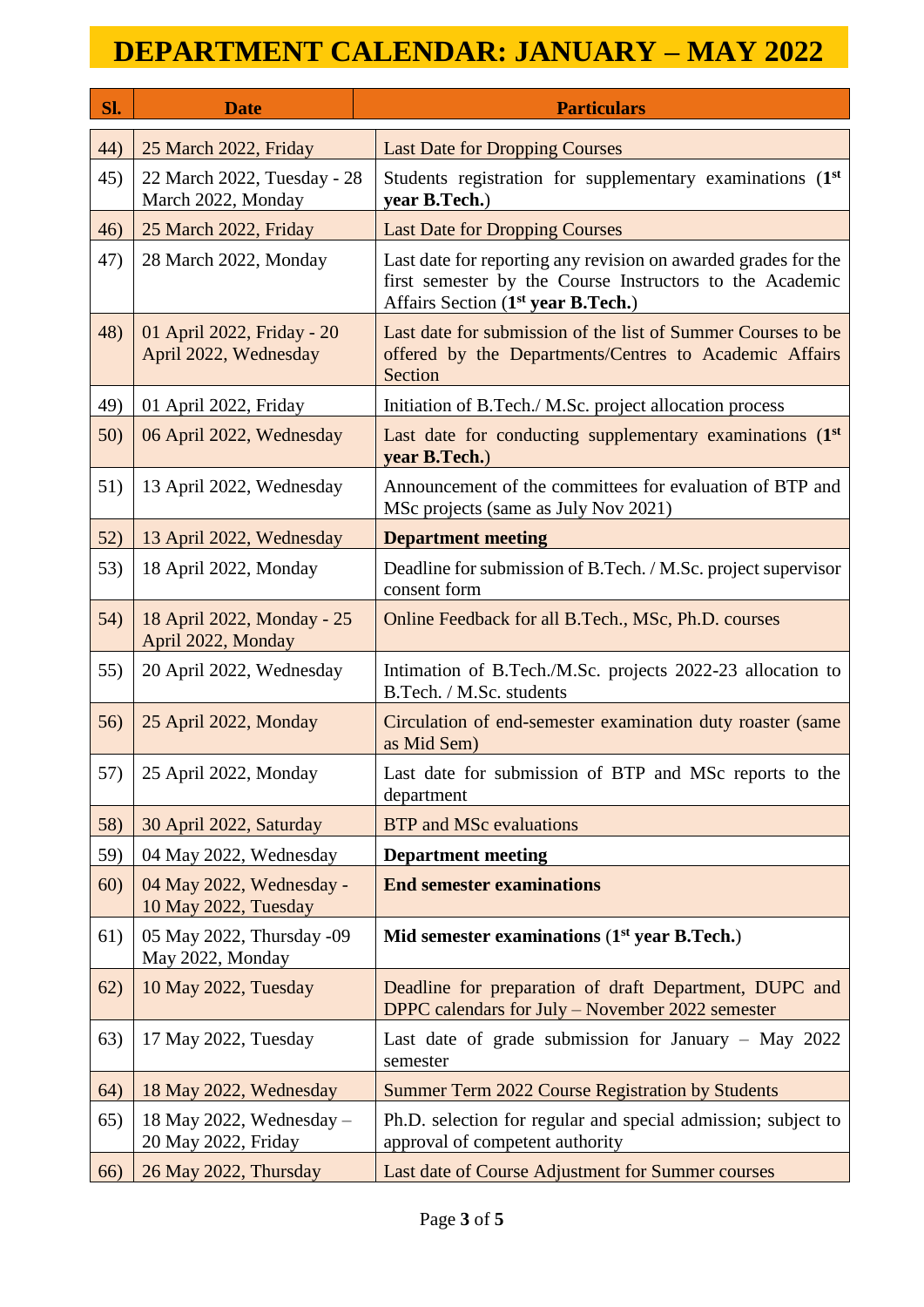| Sl. | <b>Date</b>                                        | <b>Particulars</b>                                                                                                                                                                                          |
|-----|----------------------------------------------------|-------------------------------------------------------------------------------------------------------------------------------------------------------------------------------------------------------------|
| 67) | 26 May 2022, Thursday - 01<br>June 2022, Wednesday | Applications for nominations for "Best Thesis Award"                                                                                                                                                        |
| 68) | 30 May 2022, Monday                                | <b>DUPC</b> and DPPC meetings to discuss performances of<br>students in January 2019 semester                                                                                                               |
| 69) | 07 June 2022, Tuesday                              | Last Date of evaluation of applications for nominations for<br>"Best Thesis Award"                                                                                                                          |
| 70) | 13 June 2022, Monday - 15<br>June 2022, Wednesday  | Mid-term Examinations of Summer Term Courses                                                                                                                                                                |
| 71) | 15 June 2022, Wednesday                            | Last<br>date<br>for<br>completing<br>Requirements<br>such<br><b>as</b><br>Comprehensive Exam./SOAS/ APR/Synopsis seminar by<br>PhD students to become eligible for registering for Monsoon<br>Semester 2022 |
| 72) | 22 June 2022, Wednesday -<br>26 June 2022, Sunday  | End-Semester Examinations (1 <sup>st</sup> year B.Tech.)                                                                                                                                                    |
| 73) | 30 June 2022, Thursday                             | Last Date for conducting Re-examination for I and X grade<br>cases of Winter Semester Courses                                                                                                               |
| 74) | 04 July 2022, Monday                               | Last date of submission of grades to the Academic Affairs<br>Section (1 <sup>st</sup> year B.Tech.)                                                                                                         |
| 75) | 05 July 2022, Tuesday                              | Last Date for submission of letter grades of Re-examination<br>conducted for I and X grade cases                                                                                                            |
| 76) | 11 July 2022, Monday                               | Last date for submission of appeal to HoD/HAC by students<br>(UG/PG) liable to be terminated for poor academic<br>performance [for Winter Semester 2022]                                                    |
| 77) | 11 July 2022, Monday                               | Last date for submission of appeal to HoD/HAC by students<br>(UG/PG) liable to be terminated for poor academic<br>performance [for Winter Semester 2022]                                                    |
| 78) | 11 July 2022, Monday - 13<br>July 2022, Wednesday  | <b>End-term Examinations of Summer Term Courses</b>                                                                                                                                                         |
| 79) | 12 July 2022, Tuesday - 18<br>July 2022, Monday    | B.Tech./MSc<br>registration<br>supplementary<br>students<br>for<br>examinations                                                                                                                             |
| 80) | 15 July 2022, Friday                               | submission<br>date<br>of<br>for<br>recommendations<br>Last<br>by<br>DUPC/DPPC/CPPC on appeals of students (UG/PG) liable to<br>be terminated for poor academic performance                                  |
| 81) | 18 July 2022, Monday                               | Last date of submission of grades for Summer Term courses<br>to Academic Affairs Section                                                                                                                    |

 $-$  &  $-$  &  $-$  &  $-$  &  $-$